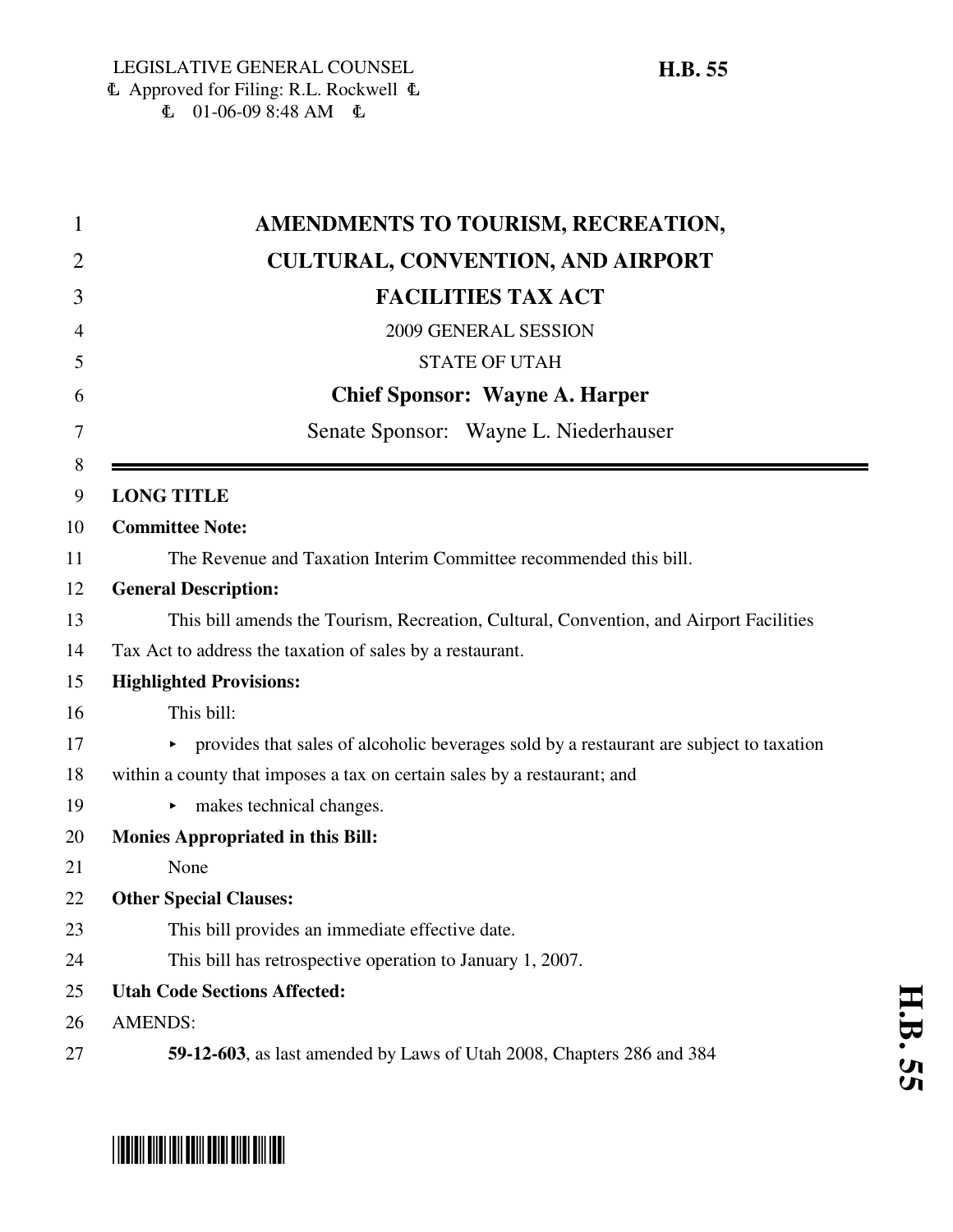**H.B. 55 01-06-09 8:48 AM**

 $\blacksquare$ 

| 28 |                                                                                                   |
|----|---------------------------------------------------------------------------------------------------|
| 29 | Be it enacted by the Legislature of the state of Utah:                                            |
| 30 | Section 1. Section 59-12-603 is amended to read:                                                  |
| 31 | 59-12-603. County tax -- Bases -- Rates -- Use of revenues -- Adoption of                         |
| 32 | ordinance required -- Advisory board -- Administration -- Collection -- Distribution --           |
| 33 | Enactment or repeal of tax or tax rate change -- Effective date -- Notice requirements.           |
| 34 | (1) (a) In addition to any other taxes, a county legislative body may, as provided in this        |
| 35 | part, impose a tax as follows:                                                                    |
| 36 | (i) (A) a county legislative body of any county may impose a tax of not to exceed $3\%$           |
| 37 | on all short-term leases and rentals of motor vehicles not exceeding 30 days, except for leases   |
| 38 | and rentals of motor vehicles made for the purpose of temporarily replacing a person's motor      |
| 39 | vehicle that is being repaired pursuant to a repair or an insurance agreement; and                |
| 40 | (B) beginning on or after January 1, 1999, a county legislative body of any county                |
| 41 | imposing a tax under Subsection $(1)(a)(i)(A)$ may, in addition to imposing the tax under         |
| 42 | Subsection $(1)(a)(i)(A)$ , impose a tax of not to exceed 4% on all short-term leases and rentals |
| 43 | of motor vehicles not exceeding 30 days, except for leases and rentals of motor vehicles made     |
| 44 | for the purpose of temporarily replacing a person's motor vehicle that is being repaired pursuant |
| 45 | to a repair or an insurance agreement;                                                            |
| 46 | (ii) a county legislative body of any county may impose a tax of not to exceed $1\%$ of all       |
| 47 | sales of the following that are sold by a restaurant:                                             |
| 48 | $[(A)$ prepared food; or]                                                                         |
| 49 | (A) alcoholic beverages;                                                                          |
| 50 | (B) food and food ingredients; [and] or                                                           |
| 51 | (C) prepared food; and                                                                            |
| 52 | (iii) a county legislative body of a county of the first class may impose a tax of not to         |
| 53 | exceed .5% on charges for the accommodations and services described in Subsection                 |
| 54 | $59-12-103(1)(i)$ .                                                                               |
| 55 | (b) A tax imposed under Subsection $(1)(a)$ is subject to the audit provisions of Section         |
| 56 | $17-31-5.5$ .                                                                                     |
| 57 | $(2)$ (a) Subject to Subsection $(2)(b)$ , revenue from the imposition of the taxes provided      |
| 58 | for in Subsections $(1)(a)(i)$ through $(iii)$ may be used for:                                   |
|    |                                                                                                   |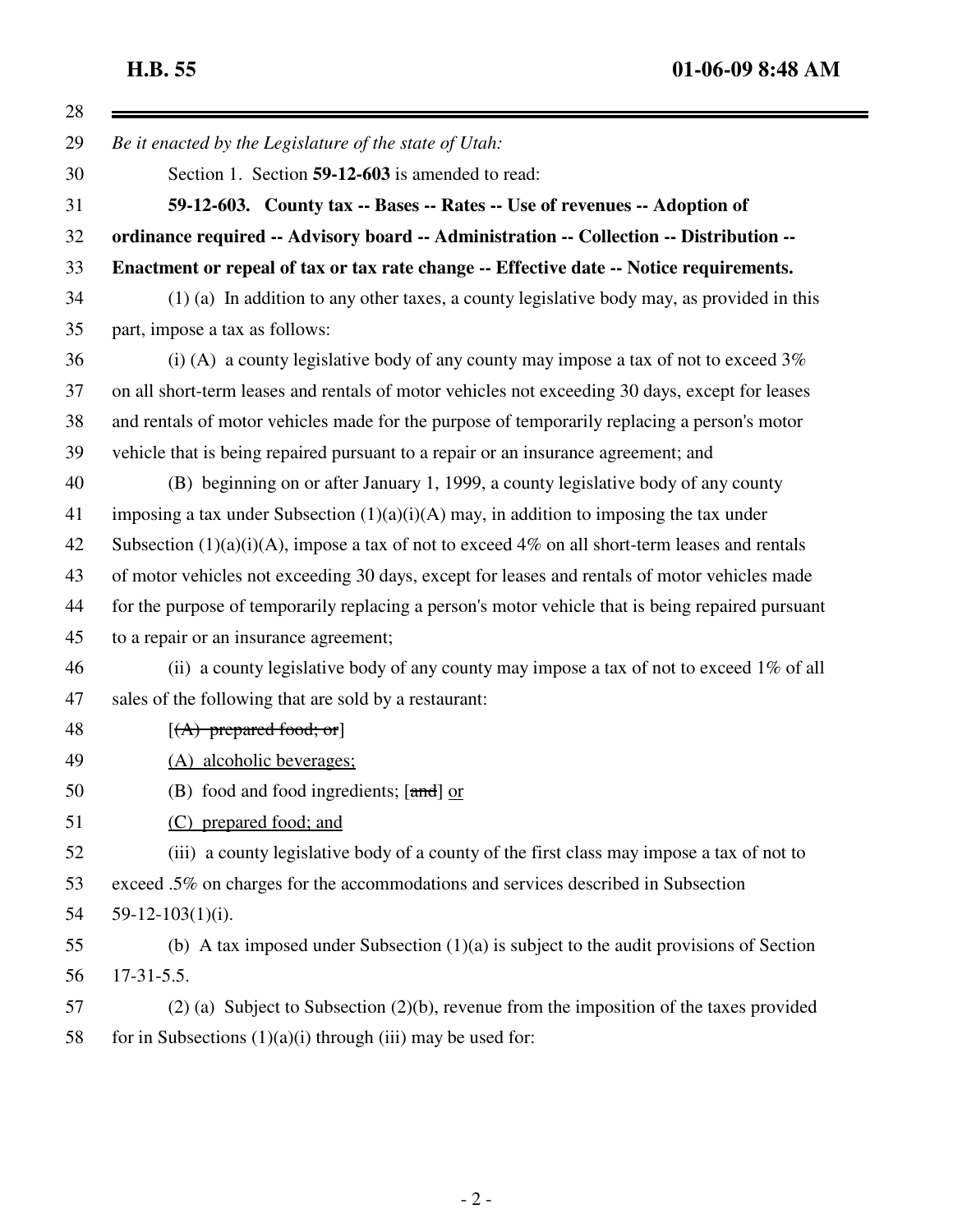## **01-06-09 8:48 AM H.B. 55**

| 59 | (i) financing tourism promotion; and                                                            |
|----|-------------------------------------------------------------------------------------------------|
| 60 | (ii) the development, operation, and maintenance of:                                            |
| 61 | (A) an airport facility;                                                                        |
| 62 | (B) a convention facility;                                                                      |
| 63 | (C) a cultural facility;                                                                        |
| 64 | (D) a recreation facility; or                                                                   |
| 65 | (E) a tourist facility.                                                                         |
| 66 | (b) A county of the first class shall expend at least \$450,000 each year of the revenues       |
| 67 | from the imposition of a tax authorized by Subsection $(1)(a)(iii)$ within the county to fund a |
| 68 | marketing and ticketing system designed to:                                                     |
| 69 | (i) promote tourism in ski areas within the county by persons that do not reside within         |
| 70 | the state; and                                                                                  |
| 71 | (ii) combine the sale of:                                                                       |
| 72 | (A) ski lift tickets; and                                                                       |
| 73 | (B) accommodations and services described in Subsection 59-12-103(1)(i).                        |
| 74 | (3) A tax imposed under this part may be pledged as security for bonds, notes, or other         |
| 75 | evidences of indebtedness incurred by a county, city, or town under Title 11, Chapter 14, Local |
| 76 | Government Bonding Act, or a community development and renewal agency under Title 17C,          |
| 77 | Chapter 1, Part 5, Agency Bonds, to finance:                                                    |
| 78 | (a) an airport facility;                                                                        |
| 79 | (b) a convention facility;                                                                      |
| 80 | (c) a cultural facility;                                                                        |
| 81 | (d) a recreation facility; or                                                                   |
| 82 | (e) a tourist facility.                                                                         |
| 83 | $(4)$ (a) In order to impose the tax under Subsection (1), each county legislative body         |
| 84 | shall adopt an ordinance imposing the tax.                                                      |
| 85 | (b) The ordinance under Subsection $(4)(a)$ shall include provisions substantially the          |
| 86 | same as those contained in Part 1, Tax Collection, except that the tax shall be imposed only on |
| 87 | those items and sales described in Subsection (1).                                              |
| 88 | (c) The name of the county as the taxing agency shall be substituted for that of the state      |
| 89 | where necessary, and an additional license is not required if one has been or is issued under   |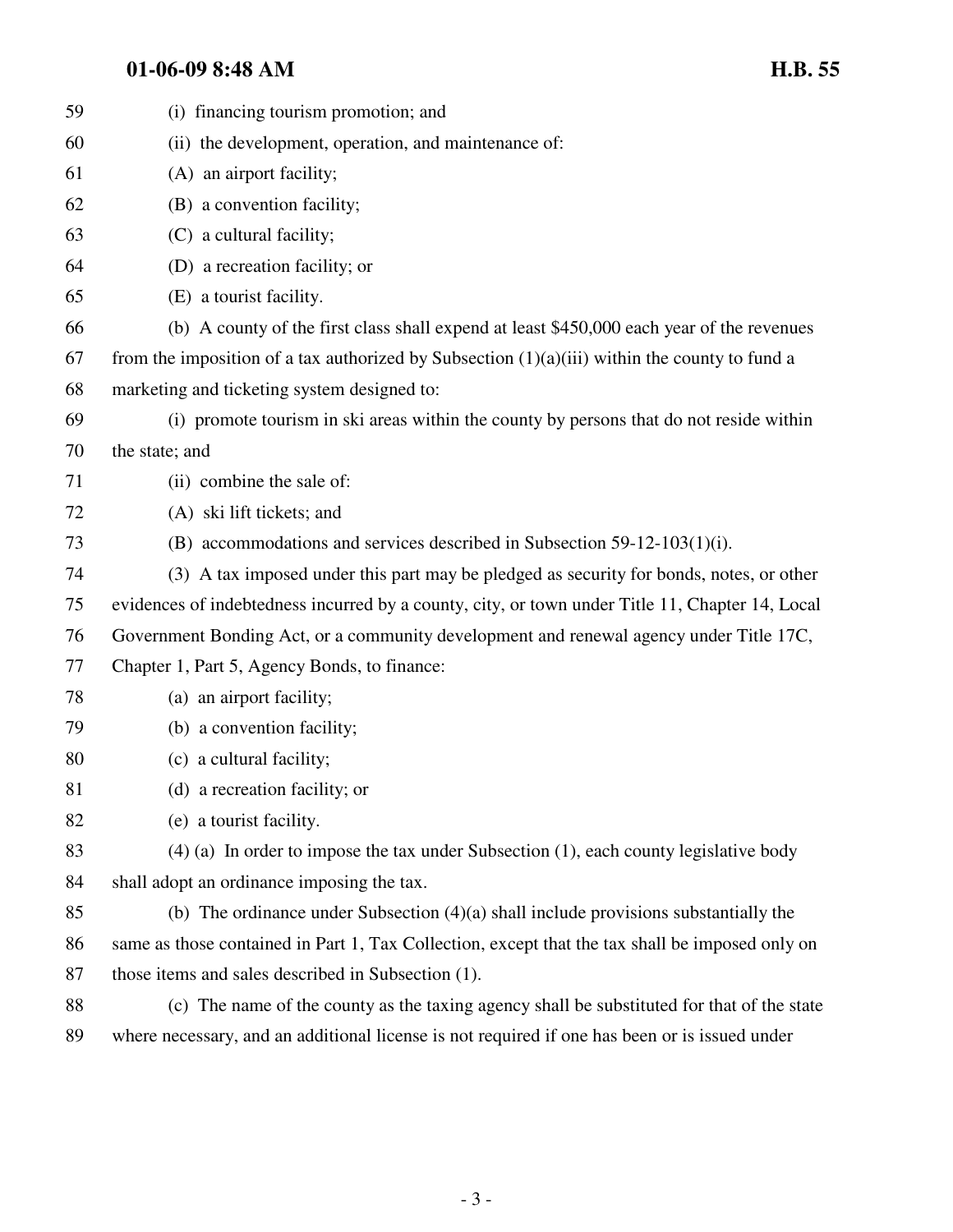## **H.B. 55 01-06-09 8:48 AM**

| 90  | Section 59-12-106.                                                                               |
|-----|--------------------------------------------------------------------------------------------------|
| 91  | (5) In order to maintain in effect its tax ordinance adopted under this part, each county        |
| 92  | legislative body shall, within 30 days of any amendment of any applicable provisions of Part 1,  |
| 93  | Tax Collection, adopt amendments to its tax ordinance to conform with the applicable             |
| 94  | amendments to Part 1, Tax Collection.                                                            |
| 95  | (6) (a) Regardless of whether a county of the first class creates a tourism tax advisory         |
| 96  | board in accordance with Section 17-31-8, the county legislative body of the county of the first |
| 97  | class shall create a tax advisory board in accordance with this Subsection (6).                  |
| 98  | (b) The tax advisory board shall be composed of nine members appointed as follows:               |
| 99  | (i) four members shall be appointed by the county legislative body of the county of the          |
| 100 | first class as follows:                                                                          |
| 101 | (A) one member shall be a resident of the unincorporated area of the county;                     |
| 102 | (B) two members shall be residents of the incorporated area of the county; and                   |
| 103 | (C) one member shall be a resident of the unincorporated or incorporated area of the             |
| 104 | county; and                                                                                      |
| 105 | (ii) subject to Subsections $(6)(c)$ and $(d)$ , five members shall be mayors of cities or       |
| 106 | towns within the county of the first class appointed by an organization representing all mayors  |
| 107 | of cities and towns within the county of the first class.                                        |
| 108 | (c) Five members of the tax advisory board constitute a quorum.                                  |
| 109 | (d) The county legislative body of the county of the first class shall determine:                |
| 110 | (i) terms of the members of the tax advisory board;                                              |
| 111 | (ii) procedures and requirements for removing a member of the tax advisory board;                |
| 112 | (iii) voting requirements, except that action of the tax advisory board shall be by at           |
| 113 | least a majority vote of a quorum of the tax advisory board;                                     |
| 114 | (iv) chairs or other officers of the tax advisory board;                                         |
| 115 | (v) how meetings are to be called and the frequency of meetings; and                             |
| 116 | (vi) the compensation, if any, of members of the tax advisory board.                             |
| 117 | (e) The tax advisory board under this Subsection (6) shall advise the county legislative         |
| 118 | body of the county of the first class on the expenditure of revenues collected within the county |
| 119 | of the first class from the taxes described in Subsection $(1)(a)$ .                             |
| 120 | $(7)$ (a) (i) Except as provided in Subsection $(7)(a)(ii)$ , a tax authorized under this part   |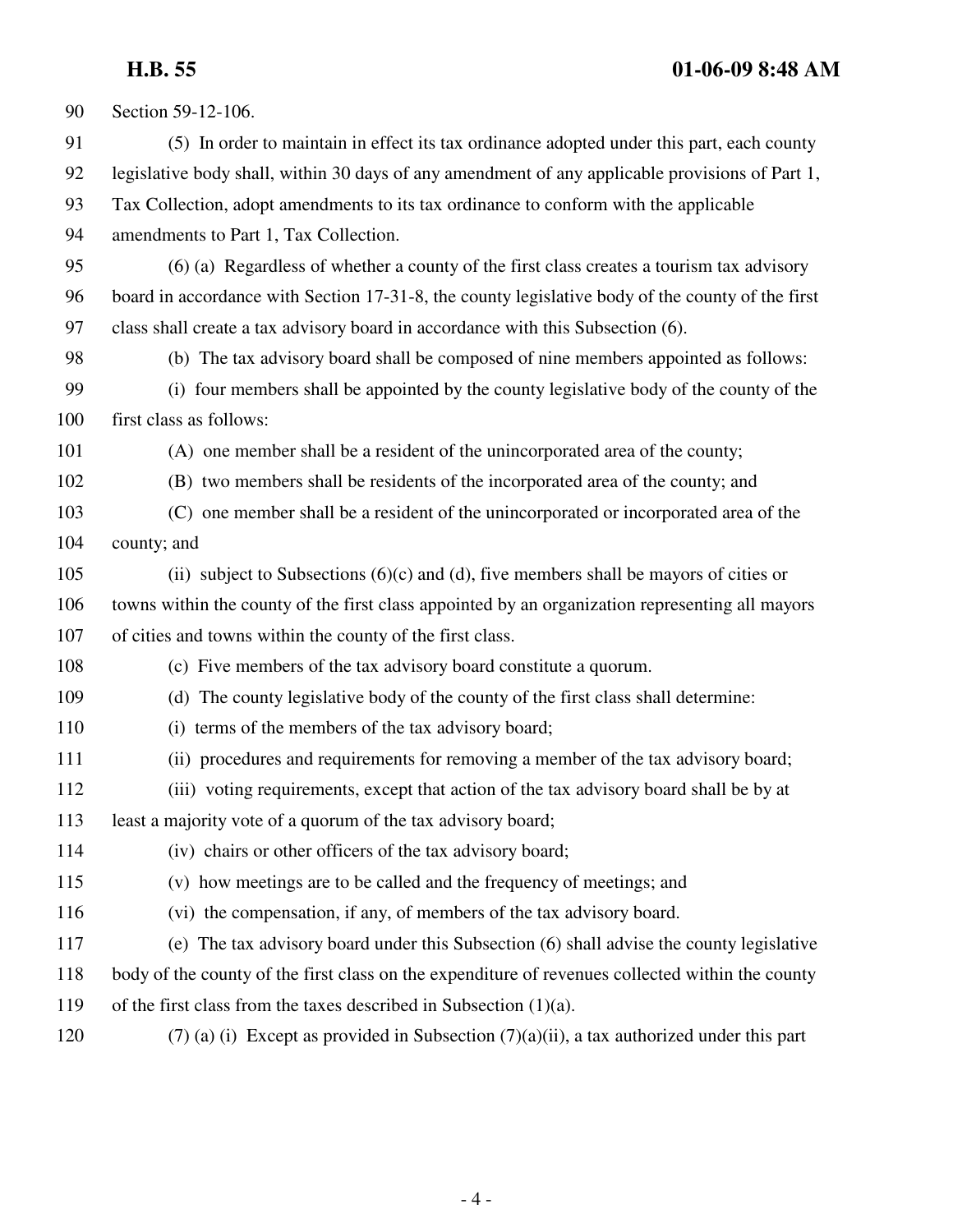## **01-06-09 8:48 AM H.B. 55**

| 121 | shall be administered, collected, and enforced in accordance with:                                        |
|-----|-----------------------------------------------------------------------------------------------------------|
| 122 | (A) the same procedures used to administer, collect, and enforce the tax under:                           |
| 123 | (I) Part 1, Tax Collection; or                                                                            |
| 124 | (II) Part 2, Local Sales and Use Tax Act; and                                                             |
| 125 | (B) Chapter 1, General Taxation Policies.                                                                 |
| 126 | (ii) A tax under this part is not subject to Section 59-12-107.1 or 59-12-123 or                          |
| 127 | Subsections $59-12-205(2)$ through (6).                                                                   |
| 128 | (b) Except as provided in Subsection $(7)(c)$ :                                                           |
| 129 | (i) for a tax under this part other than the tax under Subsection $(1)(a)(i)(B)$ , the                    |
| 130 | commission shall distribute the revenues to the county imposing the tax; and                              |
| 131 | (ii) for a tax under Subsection $(1)(a)(i)(B)$ , the commission shall distribute the revenues             |
| 132 | according to the distribution formula provided in Subsection (8).                                         |
| 133 | (c) The commission shall deduct from the distributions under Subsection $(7)(b)$ and                      |
| 134 | administrative charge for collecting the tax as provided in Section 59-12-206.                            |
| 135 | (8) The commission shall distribute the revenues generated by the tax under Subsection                    |
| 136 | $(1)(a)(i)(B)$ to each county collecting a tax under Subsection $(1)(a)(i)(B)$ according to the           |
| 137 | following formula:                                                                                        |
| 138 | (a) the commission shall distribute $70\%$ of the revenues based on the percentages                       |
| 139 | generated by dividing the revenues collected by each county under Subsection $(1)(a)(i)(B)$ by            |
| 140 | the total revenues collected by all counties under Subsection $(1)(a)(i)(B)$ ; and                        |
| 141 | (b) the commission shall distribute $30\%$ of the revenues based on the percentages                       |
| 142 | generated by dividing the population of each county collecting a tax under Subsection                     |
| 143 | $(1)(a)(i)(B)$ by the total population of all counties collecting a tax under Subsection $(1)(a)(i)(B)$ . |
| 144 | $(9)$ (a) For purposes of this Subsection $(9)$ :                                                         |
| 145 | (i) "Annexation" means an annexation to a county under Title 17, Chapter 2,                               |
| 146 | Annexation to County.                                                                                     |
| 147 | (ii) "Annexing area" means an area that is annexed into a county.                                         |
| 148 | (b) (i) Except as provided in Subsection $(9)(c)$ , if, on or after July 1, 2004, a county                |
| 149 | enacts or repeals a tax or changes the rate of a tax under this part, the enactment, repeal, or           |
| 150 | change shall take effect:                                                                                 |
| 151 | (A) on the first day of a calendar quarter; and                                                           |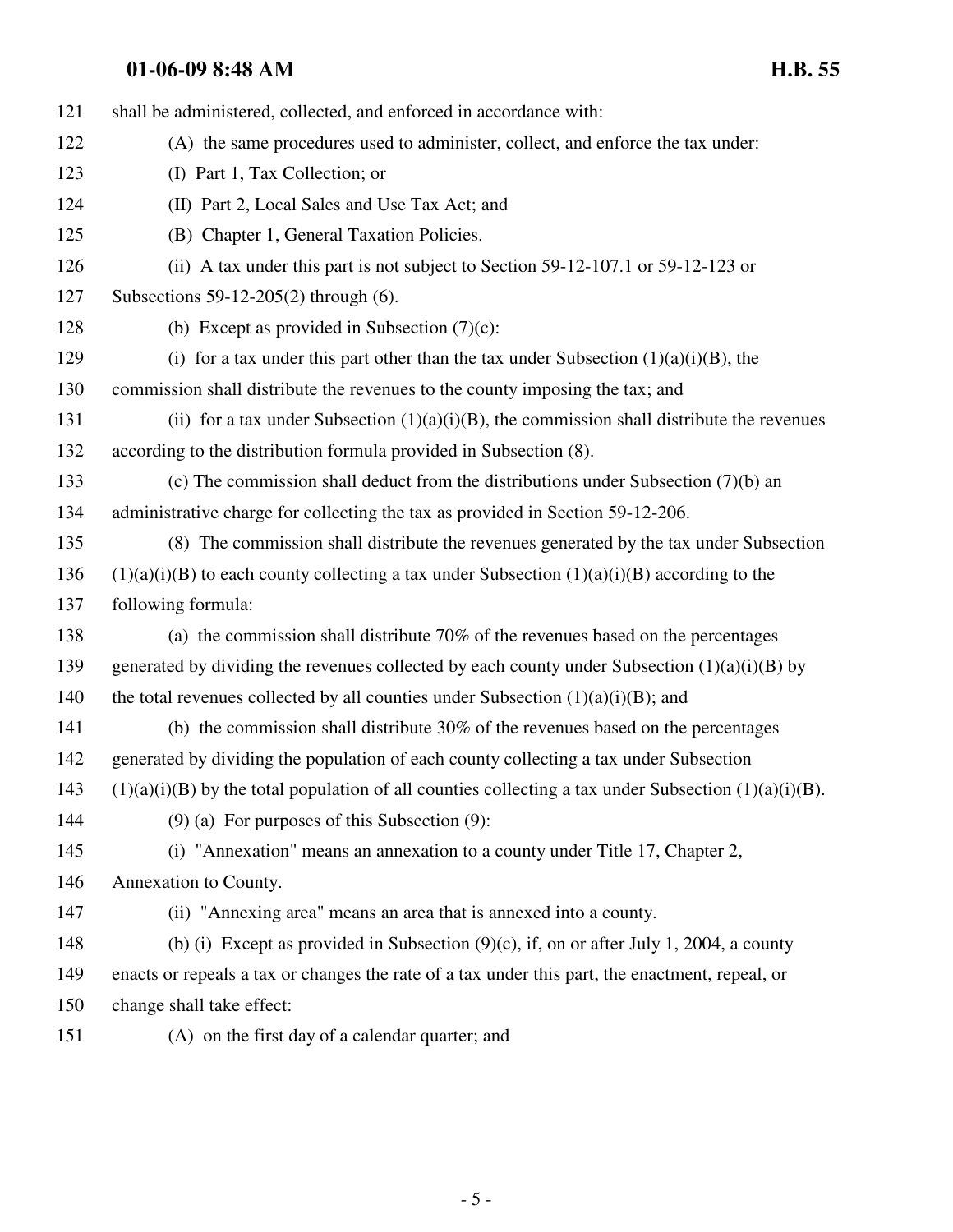**H.B. 55 01-06-09 8:48 AM**

| 152 | (B) after a 90-day period beginning on the date the commission receives notice meeting              |
|-----|-----------------------------------------------------------------------------------------------------|
| 153 | the requirements of Subsection $(9)(b)(ii)$ from the county.                                        |
| 154 | (ii) The notice described in Subsection $(9)(b)(i)(B)$ shall state:                                 |
| 155 | (A) that the county will enact or repeal a tax or change the rate of a tax under this part;         |
| 156 | (B) the statutory authority for the tax described in Subsection $(9)(b)(ii)(A)$ ;                   |
| 157 | (C) the effective date of the tax described in Subsection $(9)(b)(ii)(A)$ ; and                     |
| 158 | (D) if the county enacts the tax or changes the rate of the tax described in Subsection             |
| 159 | $(9)(b)(ii)(A)$ , the rate of the tax.                                                              |
| 160 | (c) (i) The enactment of a tax or a tax rate increase shall take effect on the first day of         |
| 161 | the first billing period:                                                                           |
| 162 | (A) that begins after the effective date of the enactment of the tax or the tax rate                |
| 163 | increase; and                                                                                       |
| 164 | (B) if the billing period for the transaction begins before the effective date of the               |
| 165 | enactment of the tax or the tax rate increase imposed under Subsection (1).                         |
| 166 | (ii) The repeal of a tax or a tax rate decrease shall take effect on the first day of the last      |
| 167 | billing period:                                                                                     |
| 168 | (A) that began before the effective date of the repeal of the tax or the tax rate decrease;         |
| 169 | and                                                                                                 |
| 170 | (B) if the billing period for the transaction begins before the effective date of the repeal        |
| 171 | of the tax or the tax rate decrease imposed under Subsection (1).                                   |
| 172 | (d) (i) Except as provided in Subsection $(9)(e)$ , if, for an annexation that occurs on or         |
| 173 | after July 1, 2004, the annexation will result in the enactment, repeal, or change in the rate of a |
| 174 | tax under this part for an annexing area, the enactment, repeal, or change shall take effect:       |
| 175 | (A) on the first day of a calendar quarter; and                                                     |
| 176 | (B) after a 90-day period beginning on the date the commission receives notice meeting              |
| 177 | the requirements of Subsection $(9)(d)(ii)$ from the county that annexes the annexing area.         |
| 178 | (ii) The notice described in Subsection $(9)(d)(i)(B)$ shall state:                                 |
| 179 | (A) that the annexation described in Subsection $(9)(d)(i)$ will result in an enactment,            |
| 180 | repeal, or change in the rate of a tax under this part for the annexing area;                       |
| 181 | (B) the statutory authority for the tax described in Subsection $(9)(d)(ii)(A)$ ;                   |
| 182 | (C) the effective date of the tax described in Subsection $(9)(d)(ii)(A)$ ; and                     |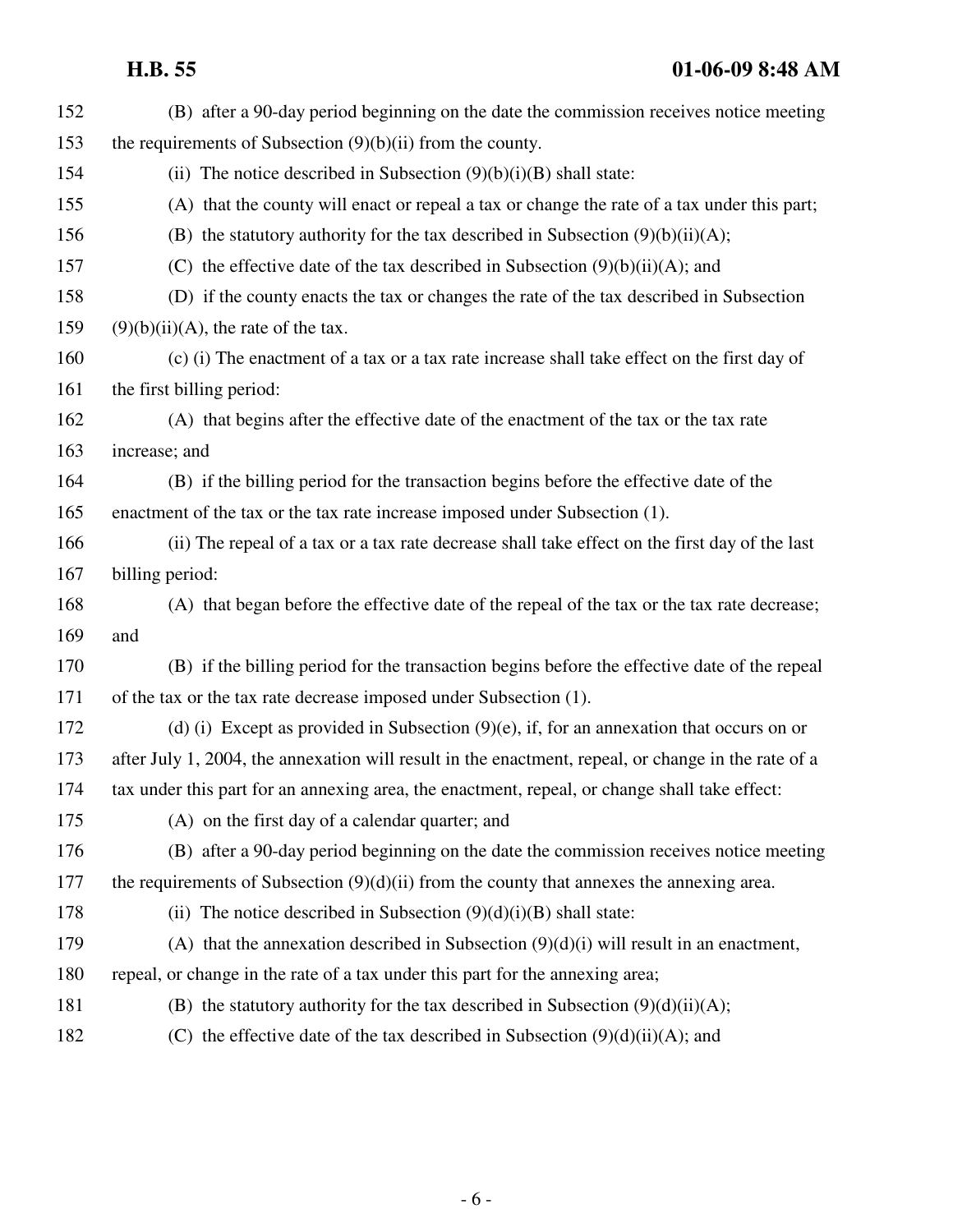### **01-06-09 8:48 AM H.B. 55**

| 183 | (D) if the county enacts the tax or changes the rate of the tax described in Subsection                 |
|-----|---------------------------------------------------------------------------------------------------------|
| 184 | $(9)(d)(ii)(A)$ , the rate of the tax.                                                                  |
| 185 | (e) (i) The enactment of a tax or a tax rate increase shall take effect on the first day of             |
| 186 | the first billing period:                                                                               |
| 187 | (A) that begins after the effective date of the enactment of the tax or the tax rate                    |
| 188 | increase; and                                                                                           |
| 189 | (B) if the billing period for the transaction begins before the effective date of the                   |
| 190 | enactment of the tax or the tax rate increase imposed under Subsection (1).                             |
| 191 | (ii) The repeal of a tax or a tax rate decrease shall take effect on the first day of the last          |
| 192 | billing period:                                                                                         |
| 193 | (A) that began before the effective date of the repeal of the tax or the tax rate decrease;             |
| 194 | and                                                                                                     |
| 195 | (B) if the billing period for the transaction begins before the effective date of the repeal            |
| 196 | of the tax or the tax rate decrease imposed under Subsection (1).                                       |
| 197 | Section 2. Effective date -- Retrospective operation.                                                   |
| 198 | This bill:                                                                                              |
| 199 | (1) if approved by two-thirds of all the members elected to each house, takes effect                    |
| 200 | upon approval by the governor, or the day following the constitutional time limit of Utah               |
| 201 | <u>Constitution Article VII, Section 8, without the governor's signature, or in the case of a veto,</u> |
| 202 | the date of veto override; and                                                                          |
| 203 | (2) has retrospective operation to January 1, 2007.                                                     |

**Legislative Review Note as of 11-25-08 3:35 PM**

### **Office of Legislative Research and General Counsel**